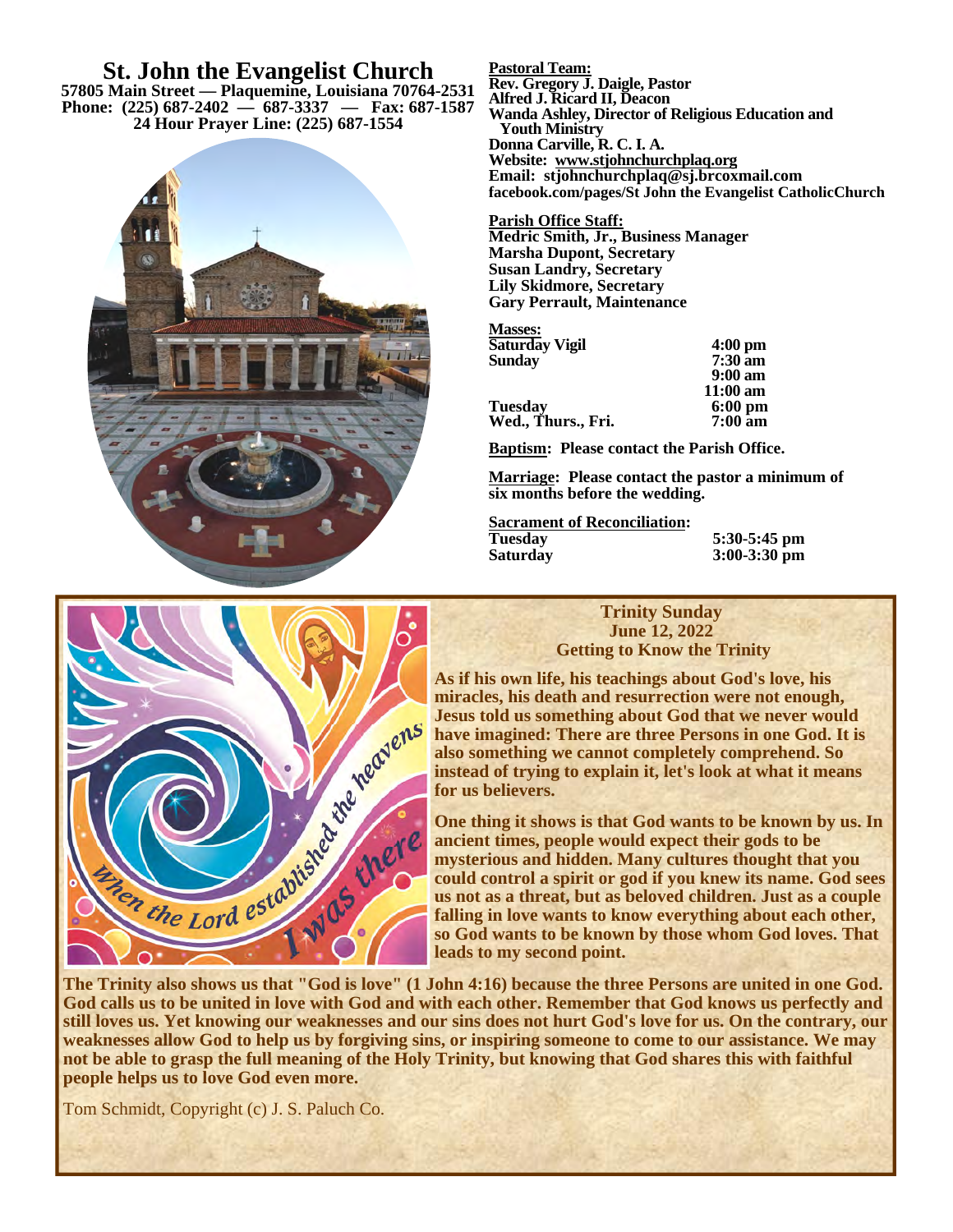# **EUCHARISTIC ADORATION**

**These words of Jesus are an excellent invitation to prayer before the Blessed Sacrament.**  *O come, let us worship and bow down, let us kneel before the Lord, our Maker! For He is our God, and we are the people of His pasture, and the sheep of His hand.* **—Psalm 95:6-7** 

**The Adoration Chapel is open from 4am-10pm. To volunteer for a scheduled hour or as a substitute, contact JoAnn Daigle at 225.687.4621 or 225.776.4865.** 

# **In Loving Memory…**

**A grateful acknowledgement is made to the following person who donated a memorial gift to St. John the Evangelist Church in loving memory of:** 

# **Flo Morales Ourso**

**Donated by: Elizabeth Adams** 

**Glory to the Father and to the Son and to the Holy Spirit. Listen to what Jesus says: "The Spirit of Truth will come to you." What is** 

**the 'truth' of your life? How can you best serve God? If you feel God may be calling you to this ministry, call or email Fr. Josh Johnson at 225.336.8778, jjohnson@diobr.org, or visit www.diobr.org/vocations.**

# **Holy Spirit Prayer Group**



**The Holy Spirit Prayer Group will meet Sunday, June 12 from 4-6pm in church. We will pray the Rosary at 4pm followed by the prayer meeting. The mission of the prayer group is to offer praise to God, and intercessory prayers for individuals, our community and the needs of the world. Call the church office at 225.687.2402 for more information.** 

# **A Grateful Acknowledgement**

**Thank you to the St. John community for your continued support of the Plaquemine Lions Club. Due to your generosity, the recent Spaghetti Dinner was a huge success!** 

# **Daily Scripture Readings — June 13-19, 2022**

**Monday, June 13:**  1 Kgs 21:1-16; Ps 5:2-3b, 4b-7; Mt 5:38-42 **Tuesday, June 14:**  1 Kgs 21:17-29; Ps 51:3-6b, 11, 16; Mt 5:43-48 **Wednesday, June 15:**  2 Kgs 2:1, 6-14; Ps 31:20, 21, 24; Mt 6:1-6, 16-18 **Thursday, June 16:**  Sir 48:1-14; Ps 97:1-7; Mt 6:7-15 **Friday, June 17:**  2 Kgs 11:1-4, 9-18, 20; Ps 132:11-14, 17-18; Mt 6:19-23 **Saturday, June 18:**  2 Chr 24:17-25; Ps 89:4-5, 29-34; Mt 6:24-34 **Sunday, June 19:** Gn 14:18-20; Ps 110:1-4; 1 Cor 11:23-26; Lk 9:11b-17

#### **RITUALSONG (Readings and Songs this Weekend)**

**Readings: Most Holy Trinity #1190 Entrance: O God, Almighty Father #660 Preparation: \*\*Instrumental\*\* Communion: Take and Eat #1025 Sending Forth: Holy, Holy, Holy! Lord God Almighty! #659** 

## **Adult Confirmation**



**On Pentecost Sunday, June 5, 2022, we welcomed three candidates into the Catholic Church when they were sealed with the Holy Spirit in the Sacrament of Confirmation by Bishop Michael Duca. The candidates were accompanied by RCIA mentor Joe Roetker to the St. Joseph Cathedral.** 

**Pictured following the reception of the Sacrament of Confirmation are, l to r, Madison Gullatt, sponsor, Garrett Simpson, candidate, Keegan Rodrigue, candidate and Victoria Savoy, sponsor. Unable to attend due to work was candidate Derrick Savoy.** 



**Vacation Bible School — "Peace Lab" Where Children Discover God's Way of Peace Tuesday, July 5 - Friday, July 8, 2022 St. John Church and Parish Hall** 

**Visit stjohnchurchplaq.org to register under FORMS. For more information contact Wanda Ashley through the church office (225.687.2402).** 

#### **Summer Feeding Program "Grab & Go" Student Meals**



**The Diocese of Baton Rouge Child Nutrition Program is providing free boxed meals to children throughout the summer months. Distribution will be at the St. John Church parking lot Friday, June 17 & Friday, June 24 from 9-11am.**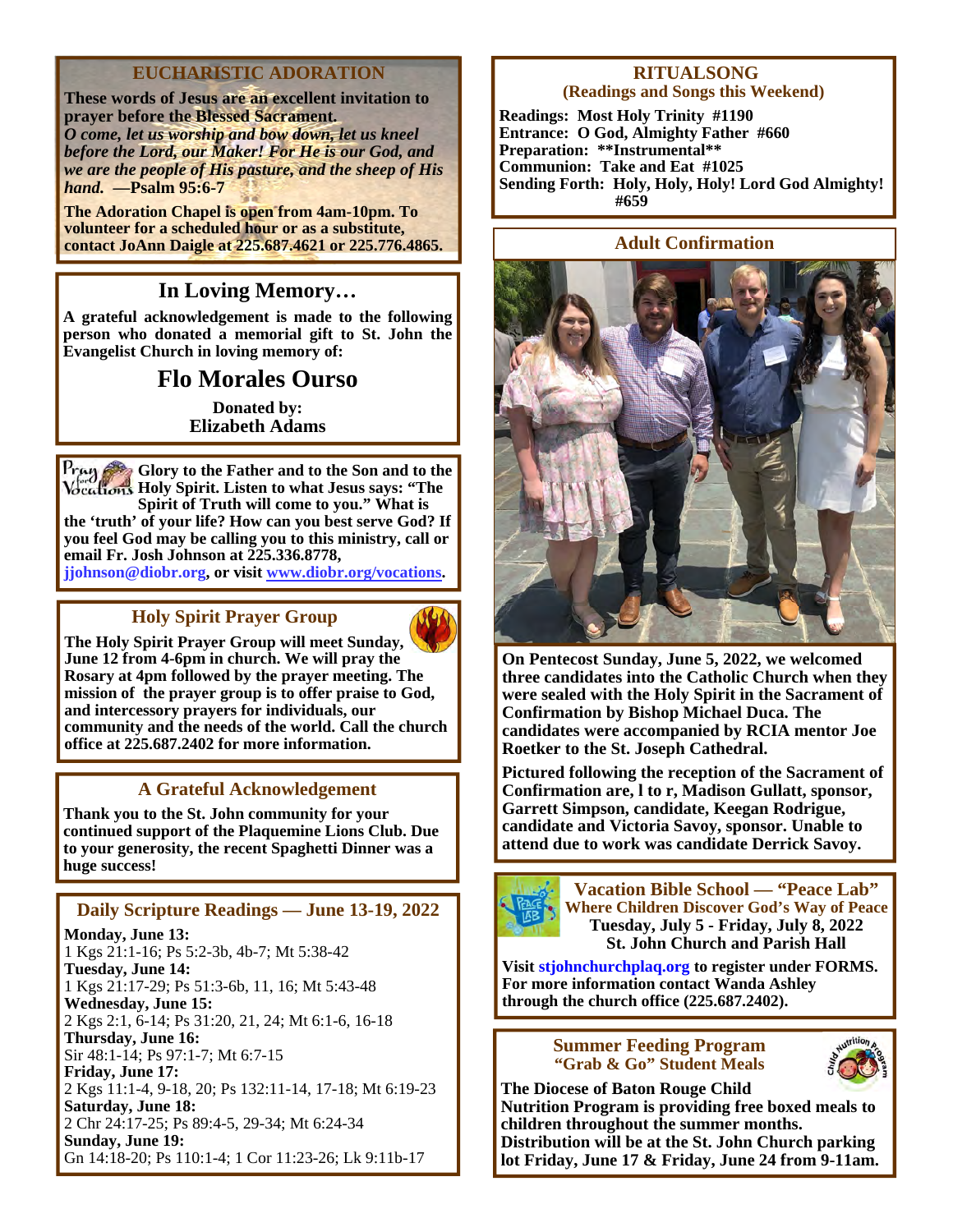#### **2022 Bishop Ott Award**



**Mason Albert, son of Jason & Kristen Albert and Caroline Schlatre, daughter of Bart & Cherie Schlatre, were awarded the Bishop Ott Award at the recent St. John 8th Grade Crossing Over Ceremony at St. John Church.** 

**The Bishop Ott Award is presented to an 8th grade boy and 8th grade girl who exemplify Catholic leadership, loyalty, dedicated service and friendliness.** 

**Congratulations, Mason and Caroline!** 

#### **St. John Fathers Club Membership Drive**



**The St. John Fathers Club will conduct their Annual Membership Drive on Father's Day weekend, June 18 and 19. Members will be collecting dues and enrolling new members outside the doors of church before and after all Masses next weekend.** 

**Contact Fathers Club President Dwayne Boudreaux at Dwayne.boudreaux@gmail.com or 225.776-7522 for more information.** 



# **Catholic Daughters Sweet Sale**

**The Catholic Daughters will have their annual sweet sale on Father's Day weekend, June 18 and 19 outside the doors of church. For specialty orders, you may call Dawn Rivet at 776.5432 or Anita Gilchrist at 776.8089.** 

**What better way to honor Dad on Father's Day than by treating him to a Catholic Daughter sweet?** 

# **Travel Opportunity**



**REGISTER NOW for a Pilgrimage to the**  Holy Land, Rome and Assisi, October 10-22, **Will Ware Used Wellet 2022 with Spiritual Director Fr. Amrit Raj.** 

**\$3499/person includes round trip air fare, hotel (double occupancy), 2 meals a day, (breakfast and dinner), daily sightseeing and Masses. Not included are tips and mandatory travel insurance. For more information, visit www.crownofbethlehem.com** 

# **Prayer for Protection During Hurricane Season**

*Our Father in Heaven, Through the intercession of Our Lady of Prompt Succor, Spare us during this hurricane season from all harm. Protect us and our homes From all disasters of nature. Our Lady of Prompt Succor, Hasten to help us. Through Christ our Lord. Amen.* 

#### **Important Acadian Festival Notice**



**Any 2022-2023 Senior girl attending Plaquemine High School, Iberville West Math, Science and Arts Academy, St. John High School or lives in Plaquemine and attends a school outside of Iberville Parish is eligible to apply online at Acadian Festival.org to be considered for the Acadian Festival Princess Court. Applications must be submitted by June 30, 2022.**

**There will be no calling of members in the application process. The Acadian Festival Committee and/or The Knights of Columbus are not responsible for contacting girls to apply.** 

# **Baptism Seminars and Baptisms**



**Baptism Seminars — 7pm Church Office Third Floor Monday, July 11, 2022 Monday, August 1, 2022 Monday, September 5, 2022** 

**Baptisms — Following 4pm Mass Saturday, June 25, 2022 Saturday, July 23, 2022 Saturday, August 27, 2022 Saturday, September 24, 2022** 

**Dates are subject to change. Please call Lily Skidmore at the church office (225.687.2402) during the early stages of pregnancy to confirm the dates of the seminar.**

# **Altar Society**



**Altar Society Team 3 will be cleaning the church Wednesday, June 15 at 8am. Volunteers are welcome.** 



**Coffee & Donuts — June 12, 2022** 

**George & Patricia Ramirez (7:30am Mass)** 

 **Blane & Deryl Ourso (9am Mass)** 

**Sanctuary Candle — June 12, 2022 St. John the Evangelist Vincent & Jean Pizzolato, Anthony "Tonto" Pizzolato, Vincent & Florence Pizzolato Forte** 



**St. Clement of Rome Ernest & Josephine Lapeze Lapeze Family & Ragusa Family**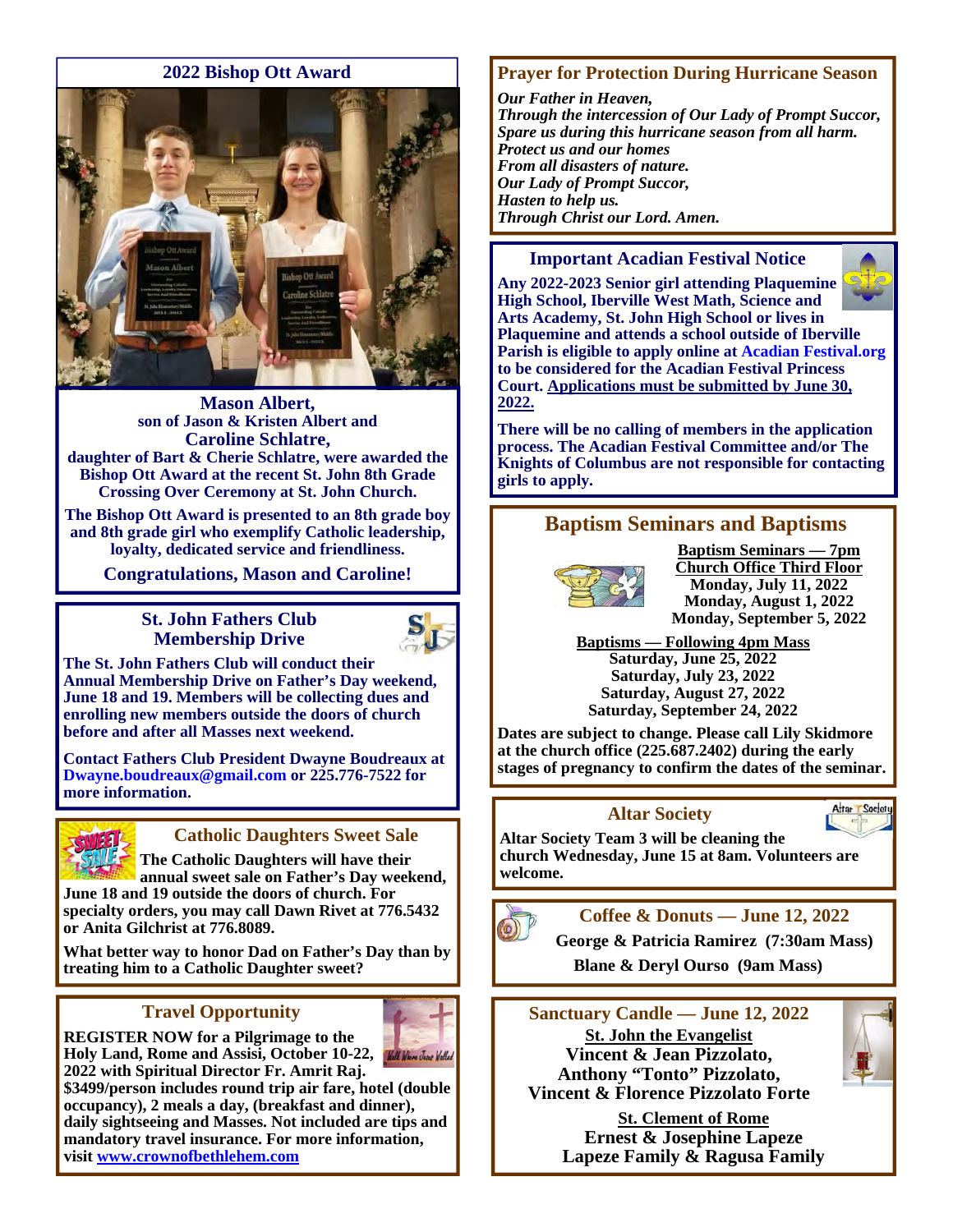#### **Mass Intentions — June 18-24, 2022**

#### **Saturday, June 18-4pm Mass**

Msgr. Leonard Robin, Msgr. George Barbier, Fr. Eugene Engels, Fr. Jerome Dugas, Sister Catherine Labouré, Sister Mary Rita McSorley, Sister Cecile Poitras; Tina Rinaudo: M/M John Caffarel, G. E. Marix Family; Trista Parro, Teri Reynolds, Sue Wakeling, John Lively, Jr.; Alcee & Irene Hebert, Herd Schexnaildre; Judge Edward & Lucille Engolio, Pauline E. deVerges, Ed Engolio, Jr.; Brennan Eugene Bujol, Pim & Nu Nu Clebert, Louise & Edmund Bujol, Billy Wright; Andrew & Catherine Roucher; Roland "Dougie" Rivet, Hebert & Rivet Families; Andrew & Carlo Canova, Jerry & Victor Blanchard; Ernest & Josephine Lapeze, Ragusa Family; J. Hubert Millet, Tony Louis; Ronnie Palermo, William, Eyoula & Carl Brown, Mary & Dominick Palermo; Albert Guillot, Leslie Rivet, Sr., Margaret Landry; M/M Vincent M. Ferachi, Cadence & Cassidy Diamond, Stephanie Rivere, Tina Ferachi Loyacano, Ferachi & Marino Families; Rose Marie LeBlanc, Shirley Cavalier, Mary Ann Zito; M/M Tony Falcon, Anthony Falcon, Brandi Quatrevingt, M/M Ray Murry, M/M C. J. Saurage, M/M Ronald Gary, M/M Earl Quatrevingt, Tommy, Jay, Randy & Brian Quatrevingt, M/M Frank Tempanaro, Camille Tempanaro; Andrew Canova, Douglas Breaux; Salvadore F. Spano, Frank Spano; Josie & Tony Palermo; Sidney "Benny", Rose & Sid Quatrevingt, Quatrevingt Families; Ernest & Theresa Hernandez, Anthony & Frances Palermo; Faye & Paul Troxclair, Alton & Jenny Boudreaux; Mayon, Callahan & Clement Families; M/M Frank Ragusa, M/M Placito Mancuso, Magdalen Gibson, Mose Gibson & Family, J. D. & Ella Collins Family; Anthony F. Canella, Aaron & Delia LeRay, Yvonne Curry; Wayne Gary, Mary Ann, Josie & Dave Gourgues; Winnie & Harry Gallagher, Ethel & Harry Blanchard; Jim Gerace, Flor, Stella & Sonny Rills, Kye & Darrel Boudreaux; Ione & Calvin Robbins, Calvin Robbins, Jr.; Emily & Adam Vercher, Harry Vercher, J. C. & Connie Vercher; John R. Dugas, Sr., Huey A. Roberts, Sr.; Lonnie Michel, Baco Romero; Cecil Comeaux, Roy Ourso, Dolza Comeaux; Bret Thompson; Flo Ourso; A Special Intention

#### **Sunday, June 19-7:30 am Mass —** St. John Parishioners

#### **Sunday, June 19-9am Mass**

Msgr. Leonard Robin, Msgr. George Barbier, Fr. Eugene Engels, Fr. Jerome Dugas, Sister Catherine Labouré, Sister Mary Rita McSorley, Sister Cecile Poitras; Tina Rinaudo; Kristina Mellema; Scott Jude Marino, A. J. & Nera Rodriguez, Anthony Sr. & Mary "Dee" Marino, Kids of St Jude; Jimmy, Bryan & James Hebert; Gasper Pizzolato, Sr., James D. & LTC Craig T. Robinson, Raymond Schexnayder, Tommy Wayne, Vennie Pizzolato, Orian Gulotta Families; Douglas Bourgoyne, Artie Lyons, Lydia Mae Blanchard; Albert Lopez, Jr., Albert Lopez, Sr., Earl Johnson, Sr.; M/M Jules J. Noel, Jr.; George Gullotto; Kenneth "Klu" Brown; Jimmy, Sarah & Jackie Migliacio, P. W. Albert, Jr.; Alcee & Pauline Becnel, Evans & Virgie Dugas; Dwight Marix, Allen Buquoi, Michael Clause; M/M Andrew Tullier, M/M Richard Guerin, M/M J. C. Berthelot; Stephen, Joseph & Carol LeBlanc, Sr., Dalfay Cavalier; Gladys "Butsy" Palermo, Peter A. Palermo, Patrick Burleigh, Doug Brewer; Sam & Johnette Pizzolato, Alma Pizzolato, Orian Gulotta; George & Carol Allain, Barbara Bajon; Edward Kocke, Jr.; Anthony "Tonto" Pizzolato; O. J., Buster & Pearl Hidalgo Songy & Families; Fred J. Sanchez, Sr., Mary Ann Gregoire; Joe, Maggie & George Gullotto, A. J. & Lola Adams; Lawrence & Winnie Miller, Edward Miller, Paul & Myrtle Richard; Rosa, Curtis, Brian & Denise Breaux; Ernest Brown, Emile Sharon, Alfred Hebert; Benny & Annie Vaughn, Jessel & Eula Mae Ourso; M/M Joseph Matassa, Jr., M/M Edwin M. Reeves, Sr.; Virginia Simon; V. J. Vicknair, Emily & Paul Bourgeois; Marvin Allen Family, Manuel Diamond Family; Kevin Mellieon; Berman & Vera Guidry, Clarence "Pete" & Mary Berthelot; Robert C. Olano, Paul E. Joffrion, Sr., Keith Edenfield; Valerie, Edward & Windy Simpson, Eddie & Selma Vicknair, Eva Simpson; George Calcagno; Christopher Stassi; Willis Berthelot, Mac Guillot; Michael Grace; Joseph Breaux, Jr., Billy Breaux, James Ramirez, Louis J. Ramirez; Denise Miranda; Joseph "Jep" Daigle, Ulger Daigle, Eddie Clebert, Guy & Matthew Allen; Fred Allain, J. E. Dupont, Jr.

#### **Sunday, June 19-11am Mass**

Cindy Dickerson; Brenda Fremin; Murray & Dixie Suffrin; Arnold Fourroux; John & Ann Ruiz, John & Theresa Ruiz; William H. Middleton, Bill Middleton III, Clouatre & Middleton Families; Dominic Engolio, Pauline & Joseph Engolio, Charles Engolio, Philomena & Joseph Rosso, Addie & Michael Cangro; Brandon & Eddie Schouest, Jr., Josie & Eddie Vicknair, Jr.; Sam "Buttie" & Lucille Leggio Distefano, Samuel & Lillie Engolio Distefano; Michael, Mack & Laura Lazzaro, Kolby Lorio; Ronald, Brendon & Dudley Landry & Families, Agnes & Sam Coletti & Families; Joseph & Lillian Crescionne, Peter & Rosalie Crescionne, Dr. Joseph & Tina Alesi; Henry Vadnais, Jr., Henry Vadnais, Sr., Wirt Bergeron, Sr.; David E. Wendt, Jr., David E. Wendt, Sr., M/M William E. Barker III; Robert "Bob' Brady, Cleveland Boudreaux; Charles J. Miller, John W. Smith, Robert E. Miller, Henry Elie Landry; Isaac, Jr. & Brent Vaughn, Sidney Hedges, Jr., Margaret Landry; George "Brother" Michel, Kerry E. Daigle, M/M Anatole Michel; Colby Gomez, Pitre & Gomez Families; Victor Joseph Canella; John W. Wilbert, Jr.; Ralph Stassi, Jr., T. N., Ray & Stephen Patin; Merrill Judice, James Brandau, Frank Pasqua, Steve Pasqua

**Tuesday, June 21-6pm Mass** — Lorraine "Catty" Hebert, Mary Kay Marchand Hudson, Hebert & Clement Families

**Wednesday, June 22-7am Mass —** Thomas M. Businelle

**Thursday, June 23-7am Mass —** Thomas M. Businelle

**Friday, June 24-7am Mass —** Ronnie Palermo

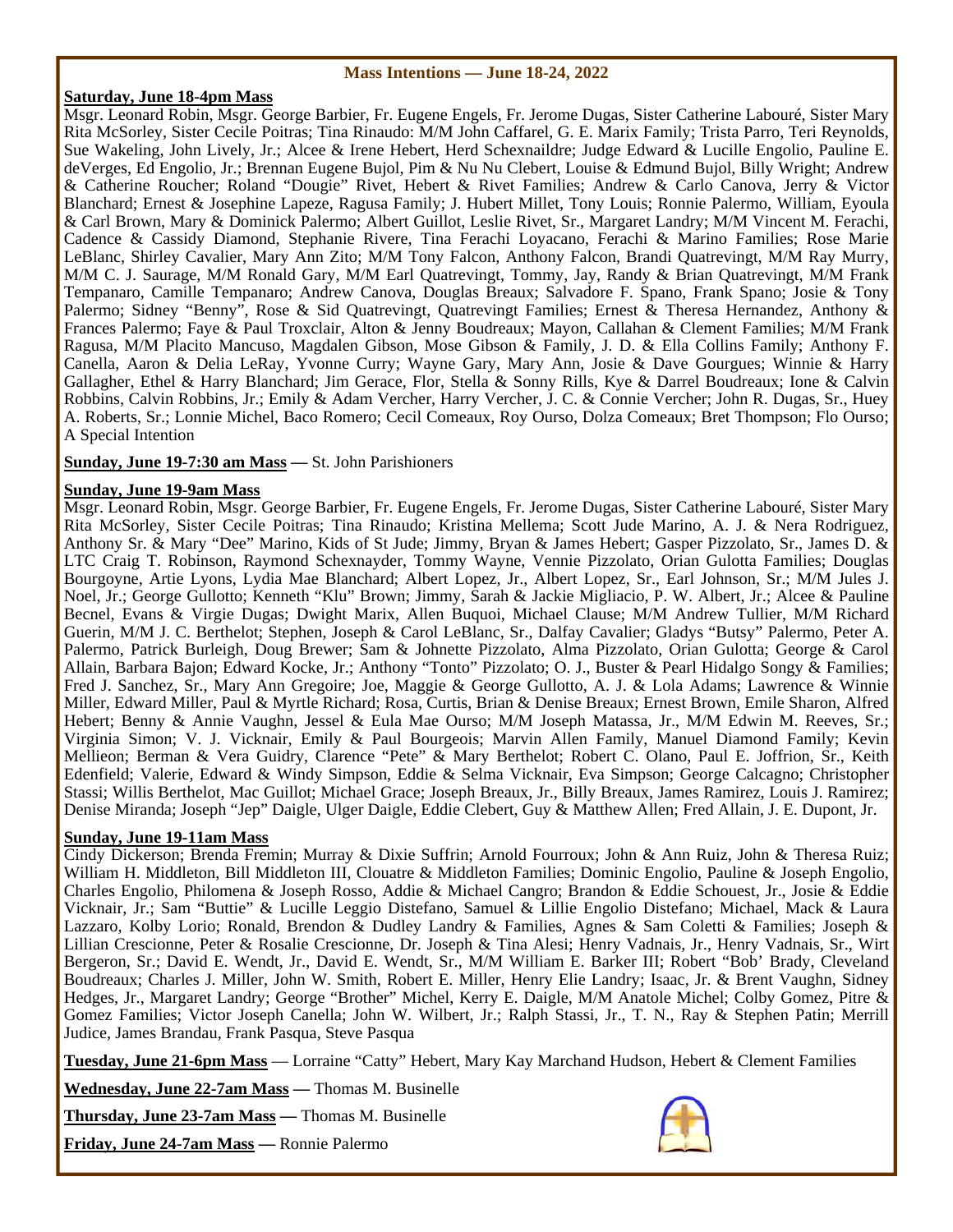